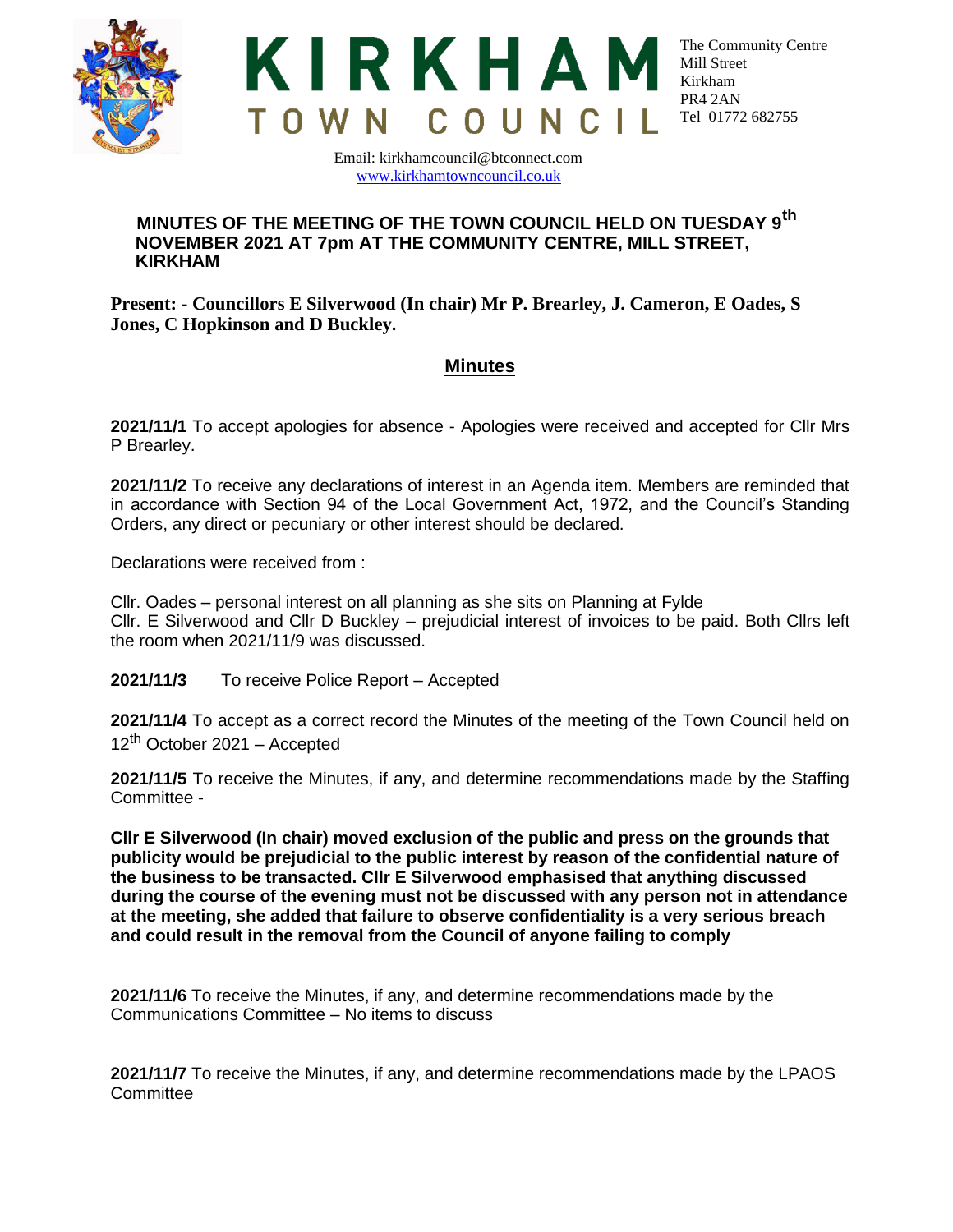- i) To discuss potentially updating the CCTV Discussed and Agreed for an additional camera to be installed.
- ii) To discuss Carpark gritting for the 2021/2022 winter period Discussed and Agreed
- iii) To discuss replacing the Community Centre Windows in the main hall Discussed and Not Agreed that all windows within the community centre should be replaced.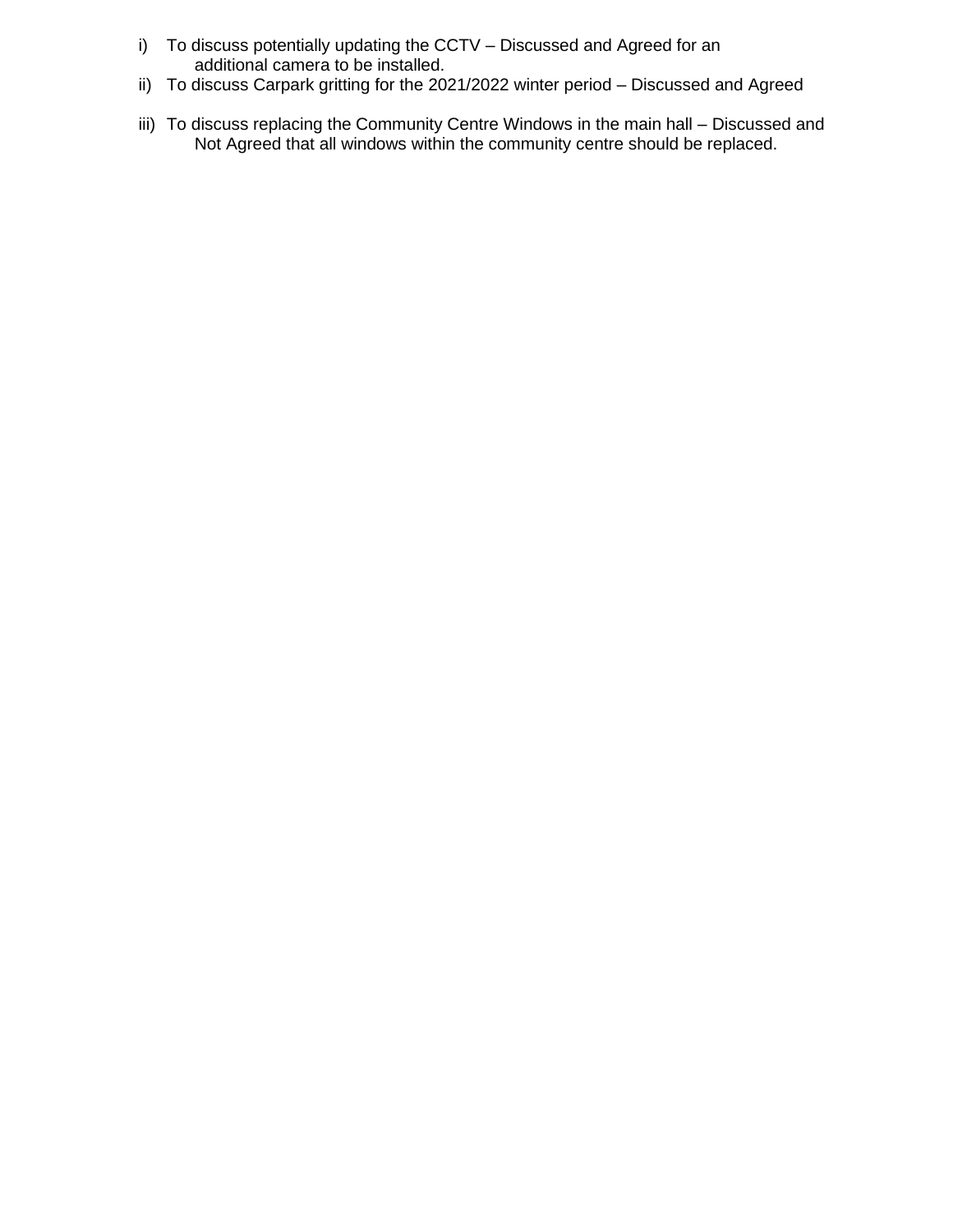



Email: kirkhamcouncil@btconnect.com [www.kirkhamtowncouncil.co.uk](http://www.kirkhamtowncouncil.co.uk/)

- iv) To discuss and update on St. Georges Wildlife Pond Recent Flooding issues Discussed and Agreed that as a precaution Pipescan will be contacted annually around October each year to monitor and evaluate the pond – Town Clerk to Action each year alongside LPAOS.
- v) To discuss the growing concerns over number of fobs and keys in circulation Discussed and Agreed that the current fobs that are in place will be cancelled, locks will be changed and new fobs will be issued to users.
- vi) To agree for replacement sign to be purchased and erected at St. Georges Wildlife Pond for "Do Not Feed the Ducks" - Discussed and Agreed that sign will be purchased and replaced.

**2021/11/8** To receive Reports (for information only).

- (i) Lateral Flow Testing Update Discussed and Accepted
- (ii) Mayor's Announcements
- **2021/11/9** Finances To agree payment of invoices Agreed

| <b>Churchill Security</b>     | Key holding Community Centre                          | 40.32   |
|-------------------------------|-------------------------------------------------------|---------|
| <b>Churchill Security</b>     | Key holding William Segar Hodgson                     | 40.32   |
| K& W advertiser               | Remembrance Sunday advert                             | 135.00  |
| <b>DCB Computing</b>          | Laptop replacement screen                             | 71.99   |
| <b>DCB Computing</b>          | 5 Reams of paper for office                           | 17.00   |
| <b>Rawcliffes Accountants</b> | Preparation for year end and Preparation for Audit    | 1800.00 |
| Seabreeze limited             | Cleaning services Oct 11th - Nov 5 <sup>th</sup> 2021 | 1000.00 |
| <b>Robert Silverwood</b>      | <b>Catering Mayoral Buffett</b>                       | 320.00  |
| <b>Locksmiths North West</b>  | Open up Metal cabinet                                 | 45.00   |
| Megan Vipond                  | Purchase of computer mouse                            | 12.99   |
| Pipescan Itd                  | Drain inspection on pond at St Georges park           | 144.00  |
| Intrack                       | Sound system Remembrance Sunday                       | 234.00  |

## **The following invoice is to be ratified – Agreed**

| Ken Linford | Completion of survey and management plans for woodlands | 3162.0    |
|-------------|---------------------------------------------------------|-----------|
| Ken Linford | Gritting (per grit)                                     | 88.00+VAT |

## **2021/11/10 To consider the following applications**

Application number 21/0976 – Foxwood drive, Kirkham, PR4 2DS – Two storey and single storey side extension – Unable to Discuss and consider due to being unable to access website. Town Clerk to Action and to write to FBC and ask for paper copies going forward. Response and the from the requested requested requested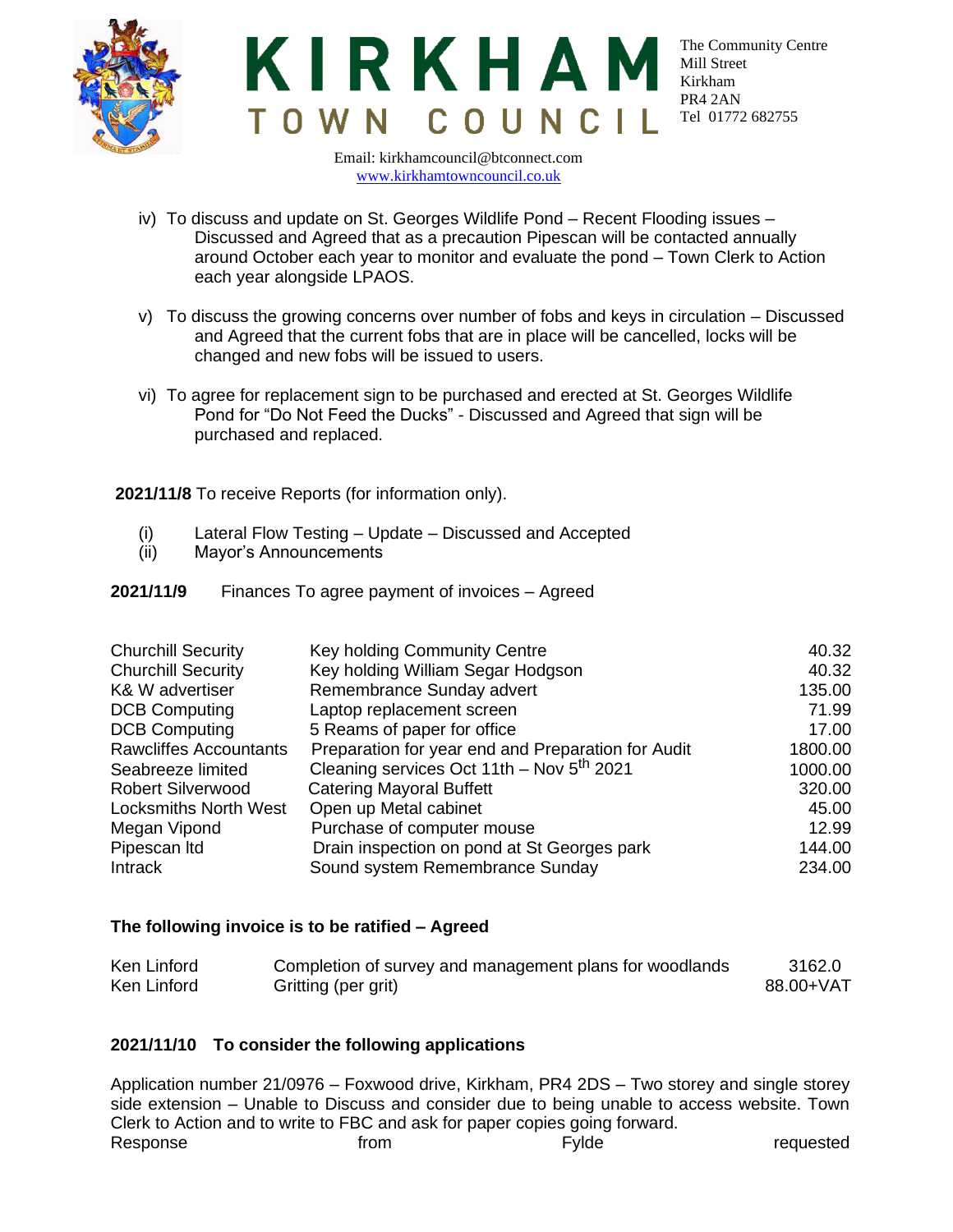



Email: kirkhamcouncil@btconnect.com [www.kirkhamtowncouncil.co.uk](http://www.kirkhamtowncouncil.co.uk/)

**2021/11/11** To discuss request from local Foodbank for a hub grant and collection box to help support local families – Discussed and Town Clerk to action by writing to the foodbank on behalf of the Town Council. Council agreed that £500 be paid to CAB Foodbank

**2021/11/12** To discuss a request from AFC Fylde/ Kirkham Companions in regards to arranging a Christmas present hamper for the local residents who attend Kirkham Companions - Discussed and Town Clerk to action by contacting AFC Fylde/ Kirkham Companions on behalf of the Town Council. Council rejected this request.

**2021/11/13** To discuss a request from Cllr Jones in regards to governance training – Not discussed item should have been removed.

**2021/11/14** To discuss a request from Slimming world in regards to them obtaining storage at the Community Centre, placing an A frame & banner up for advertising and whether they can pay a fixed rate for a three hours block – 52 weeks of the year – Discussed and unable to consider due to requiring more information. Deferred until more information is provided.

**2021/11/15** To discuss the proposal of outsourcing employment law advice for both the staffing committee and Town Clerk – Discussed earlier in committee.

**2021/11/16** To discuss the proposal of having a maintenance person/ company to call on when we need jobs – Discussed and item deferred.

**2021/11/17** To discuss and review the current ventilation system to ensure that we are compliant with all regulations – Discussed and Agreed that the item had been looked at and completed previously.

**2021/11/18** To discuss the "Blessing of the Crib" – Discussed and Agreed that the "Blessing of the Crib" will be held on 30<sup>th</sup> November - Town Clerk to Action by arranging the "Blessing of the Crib".

**2021/11/19** Boundary Commission update – Discussed and updated by Councillor Oades that no update had been provided as of yet.

**2021/11/20** To report on any updates HAZ project – Discussed and Agreed that a Zoom meeting will be arranged for the 15<sup>th</sup> November between the Full Council, employees from Fylde Borough Council and employees from the Paul Hogarth company – Town Clerk to Action and arrange meeting.

**2021/11/21** To report on Highways- Discussed and Councillor Jones to Action.